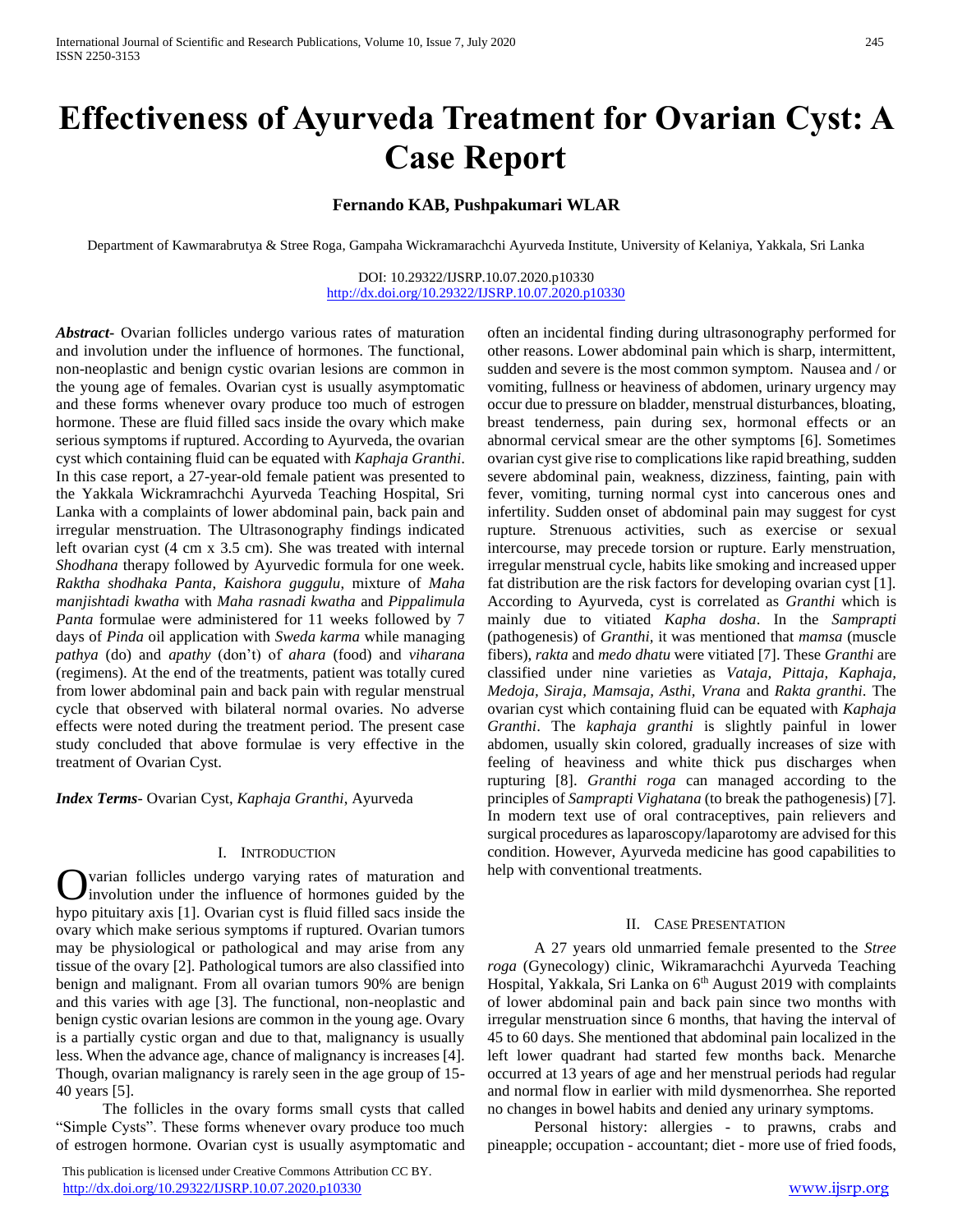fast foods, meat, cool drinks and less water drinking; psychological aspects - stressed.

On examination she was not pale. Pulse rate 74/min,



Figure 1: The Trans Abdominal Scan at day 12 (D12) indicating a left sided ovarian cyst

normal rhythm and BP were 110/70 mmHg. Her BMI was 28kgm-2 . Cardiovascular, respiratory, and nervous systems examinations were unremarkable. Abdominal examination revealed the presence of moderate tenderness on left lower quadrant. In vaginal examination, there were no discharges. The *Prakriti* of the patient was diagnosed as *pittavata*.

 Trans Abdominal Ultrasonography report in August 2019, revealed the left ovarian cyst (4cm x 3.5cm) while right ovary was normal in size. It revealed uterus in normal size, anteverted and endometrial thickness was 4mm.

 Other investigations as follows: Hb level -12.3g/dl, WBC  $-7.43x10<sup>3</sup>/\mu$ l, Neutrophils  $-62.5\%$ , Lymphocytes 27.5%, Urine Full Report (UFR) - NL.

Figure 1: The Trans Abdominal Scan at day 12 (D12) indicating a left sided ovarian cyst

## III. MANAGEMENT

 The treatment was carried out with oral medicines (*Raktha shodhaka Panta, Kaishora guggulu,* mixture of *Maha manjishtadi kwatha* with *Maha rasnadi kwatha* and *Pippalimula Panta)* over 11 weeks and external treatments (*Pinda oil* application and *Sweda karma*) over 1 week as depicted in table 1. At the beginning of the treatment the patient underwent on internal *Shodhana*  therapy (purification) for one-week duration. Oral drugs were given for mild *Shodhana* therapy. After that, oral drugs were started to reduce ovarian cyst. Total duration of the treatment was 3 months and oral drugs were given continuously while external treatments limited for 7 days.

| Table 1: Treatment Plan                                         |                |                   |          |
|-----------------------------------------------------------------|----------------|-------------------|----------|
| Medicine                                                        | Dose           | Time              | Duration |
|                                                                 |                |                   |          |
| Drugs for purification (Shodhana) in 1 <sup>st</sup> week<br>1. |                |                   |          |
|                                                                 |                |                   |          |
|                                                                 |                |                   |          |
| Pippalimula Peyawa                                              | 120ml          | Before meals bd   |          |
| Nawarathna Kalka                                                | 2 pills        | After meals bd    | 1 week   |
| Abhayarishta + Pippalyadyasawa                                  | 2 table spoons | After meals bd    |          |
|                                                                 |                |                   |          |
| Maha rasnadi Panta                                              | 1 table spoon  | After meals nocte |          |
| Drugs up to 3 months<br>2.                                      |                |                   |          |
|                                                                 |                |                   |          |
|                                                                 |                |                   |          |
| Raktha shodhaka Panta                                           | 2 table spoons | Before meals bd   |          |
| Kaishora guggulu                                                | 2 pills        | After meals bd    |          |
| Maha manjishtadi kwatha + Maha rasnadi kwatha                   | 2 table spoons | After meals bd    | 11 weeks |
| Pippalimula Panta                                               | 1 table spoon  | After meals nocte |          |
| After using oral drugs for Shodhana Therapy,                    |                |                   |          |
|                                                                 |                |                   |          |
| <b>External Treatment</b>                                       | 60ml           | 15 minutes        | 1 week   |
| Pinda oil                                                       |                |                   |          |
| After oil application, sudation (Sweda karma) had               |                |                   |          |
| performed by using Steam bath.                                  |                |                   |          |

 Upon completion of treatments for 3 months, patient underwent a Trans Abdominal Ultrasonography (TAS). Patient was followed up for 3 months period that after completion of the 3 months treatment. After the follow up period patient was assessed. She was advised for *pathya* (do) and *apathya* (don't) of *ahara* (food) and *viharana* (regimens) as drink more water, use of low-fat diet consisting with whole grains, green leafy vegetables, fruits and to avoid fried foods and meat. She was also encouraged to exercises regularly.

 This publication is licensed under Creative Commons Attribution CC BY. <http://dx.doi.org/10.29322/IJSRP.10.07.2020.p10330> [www.ijsrp.org](http://ijsrp.org/)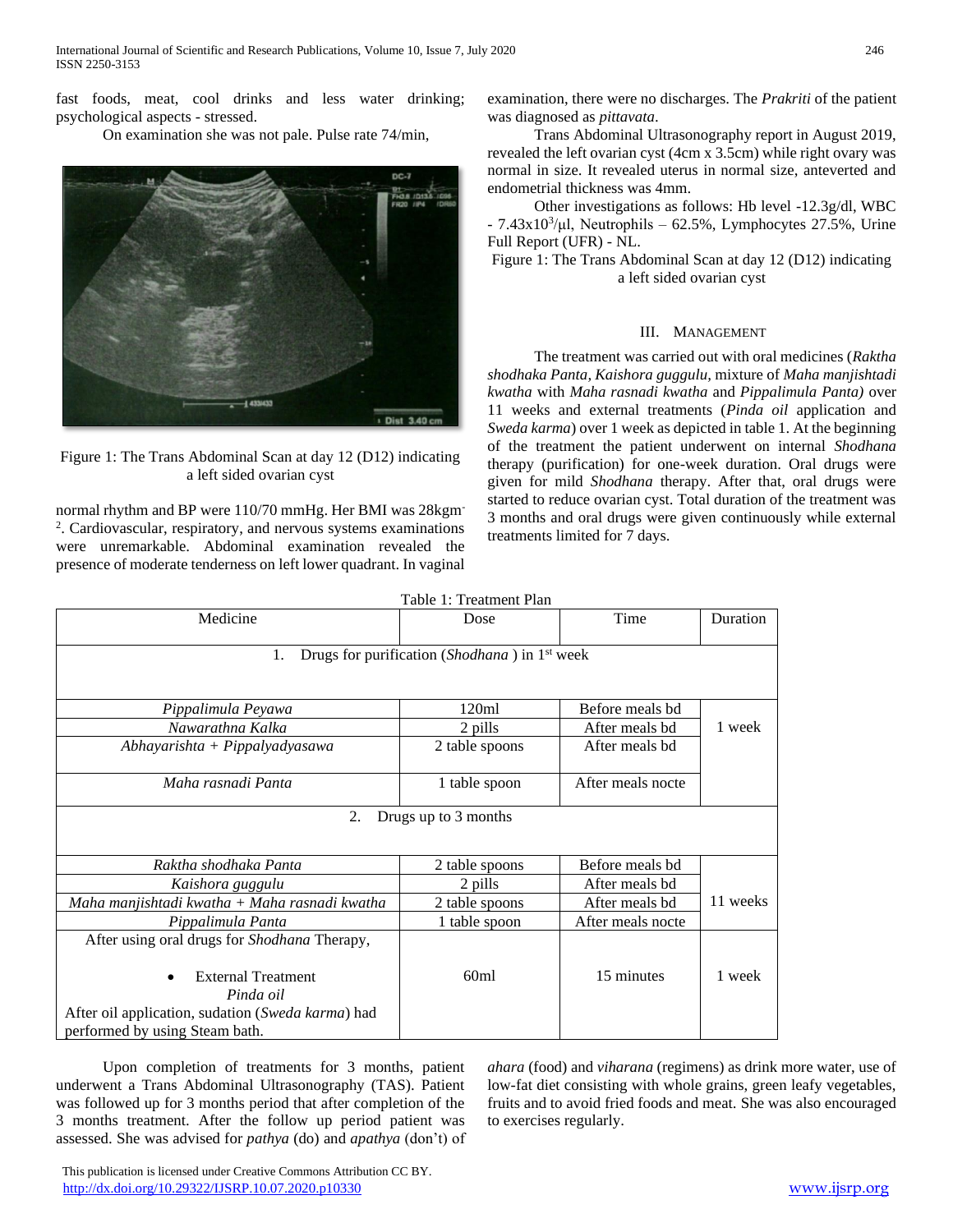## **Results**

During the treatment, she noted gradually curing of lower abdominal pain and back pain. At the end of 3 months treatments, her menstrual cycle was regular with normal intervals and without dysmenorrhea. No adverse effects were noted during the treatment period. Trans Abdominal Ultrasonography (TAS) was performed to assess the results of management after completion of treatment for 3 months. TAS revealed normal uterine cavity with bilateral normal ovaries. The patient did not report of any adverse effects during the treatment period and the follow up period.



Figure 2: The Trans Abdominal Scan after the treatments

#### IV. DISCUSSION

Due to previously used fried foods, fast foods, meat, cool drinks and less water drinking and stressed mind (*Nidana* / Etiological factors) *Tridoshas – kaphanuviddha* mainly *vata* (*Dosha Vigunya*) *Rakta*, *Mamsa* and *Medas* Vitiation (*Dushya*) *Rakta vaha* and *Artava vaha Srotas dushti* (Female genital tract) (*Kha vaigunya*)

*Sanga* (*Shrotodushti*)

#### *Granthi* (Cyst formation) (Disease / *Vyakta avasta*)

Figure 3: *Samprapthi* / Pathophysiology of the *Granthi*

 Patient presented with lower abdominal pain and back pain for two months with irregular menstruation for 6 months, that having the interval of 45 to 60 days. She mentioned that abdominal pain localized in the left lower quadrant had started few months back. Trans Abdominal Ultrasonography report in August 2019, revealed the left ovarian cyst (4cm x 3.5cm in size) while right ovary was normal in size.

 According to Ayurveda, Cyst is correlated as *Granthi* which is mainly due to vitiated *Kapha dosha*. Due to *Nidana sevana* (Etiological factors) of this patient, *mamsa* (muscle fibers), *rakta* (blood) and *medo* (fat) *dhatu* were vitiated and *Samprapti* (pathogenesis) of *Granthi* was occurred [7]. The features suggestive of Ovarian Cyst containing fluid can be correlated with *Kaphaja Granthi* that according to Ayurveda. When levels of impurities and toxins increase in *rasa* and *rakta dhatus*, body stores them and form of cyst around ovaries. Also, *Dhatwagnimandya* (indigestion) of a patient may causes due to history of improper diet and lifestyle that leads to increase the levels of impurities in body. All these things can produce toxins in body and cause diseases like ovarian cyst. Sign and symptoms in ovarian cyst patients suggest imbalance of all three *doshas* as *vata*  (subtle energy associated with movement), *pitta* (energy of digestion or metabolism) and *kapha* (related to organic tissues, fluids and other substances). In hear, *vata* vitiation mainly leads for increase of pain and vitiated *apana vata* can retrograde the menstruation. *Pitta dosha* vitiation results in imbalance of female hormones. Due to that, ovary produces too much of estrogen hormone. *Kapha dosha* vitiation causes for fluid contain cyst formation [9].

 *Granthi roga* can be managed according to the principle of *Samprapti Vighatana* (to break the pathogenesis). This condition should be treated with medicines which have *ama pachana*, *agni deepana* (increase digestive power), *kapha medohara*, *vata shamaka* and *rakta shodhaka* (blood purification) properties with external procedures (karma) of *swedana, avagahana* and *udwarthana* [10].

 *Raktha shodhaka Panta*, *Kaishora guggulu*, mixture of *Maha manjishtadi kwatha* with *Maha rasnadi kwatha* and *Pippalimula Panta* were prescribed as internal medicines. *Rakta shodhaka panta* has the effect of *rakta shodhana* (blood purification) and *Pippalimula panta* has the *ama pachana* and *agni deepana* (increase digestive power) effects. *Kaishora Guggulu* has the *shotha hara* (reduce swelling/ fluid content), *rakta shodhaka* (blood purification) and *vruna shodhana* (wound purification) properties. In addition to that, main ingredient of pills was *guggulu* which promotes detoxification, rejuvenation, purification of blood and *Karshana* effect. *Maha manjishtadi kwatha* has *rathpith shamaka* effects (reduce the vitiation of blood, imbalance of metabolism and hormones). *Maha rasnadi kwatha* has *vata shamaka* properties which reduce pain and regulate menstruation through balancing of *apana vata* [11, 12]*. Pinda* oil is *rakta and pitta* falsifying oil and *Sweda karma* had performed by Steam bath which helps to increase blood circulation with detoxification. Hence, the use of oral and local Ayurveda treatments were successful effects on the progressive follow up of the patient to remove the ovarian cyst.

# V. CONCLUSION

 The management by use of selected Ayurveda treatment modalities has been proved with safe, reliable and effective results on Ovarian Cyst. Hence, the treatment protocol can be used as the standard treatment for the management of ovarian cyst.